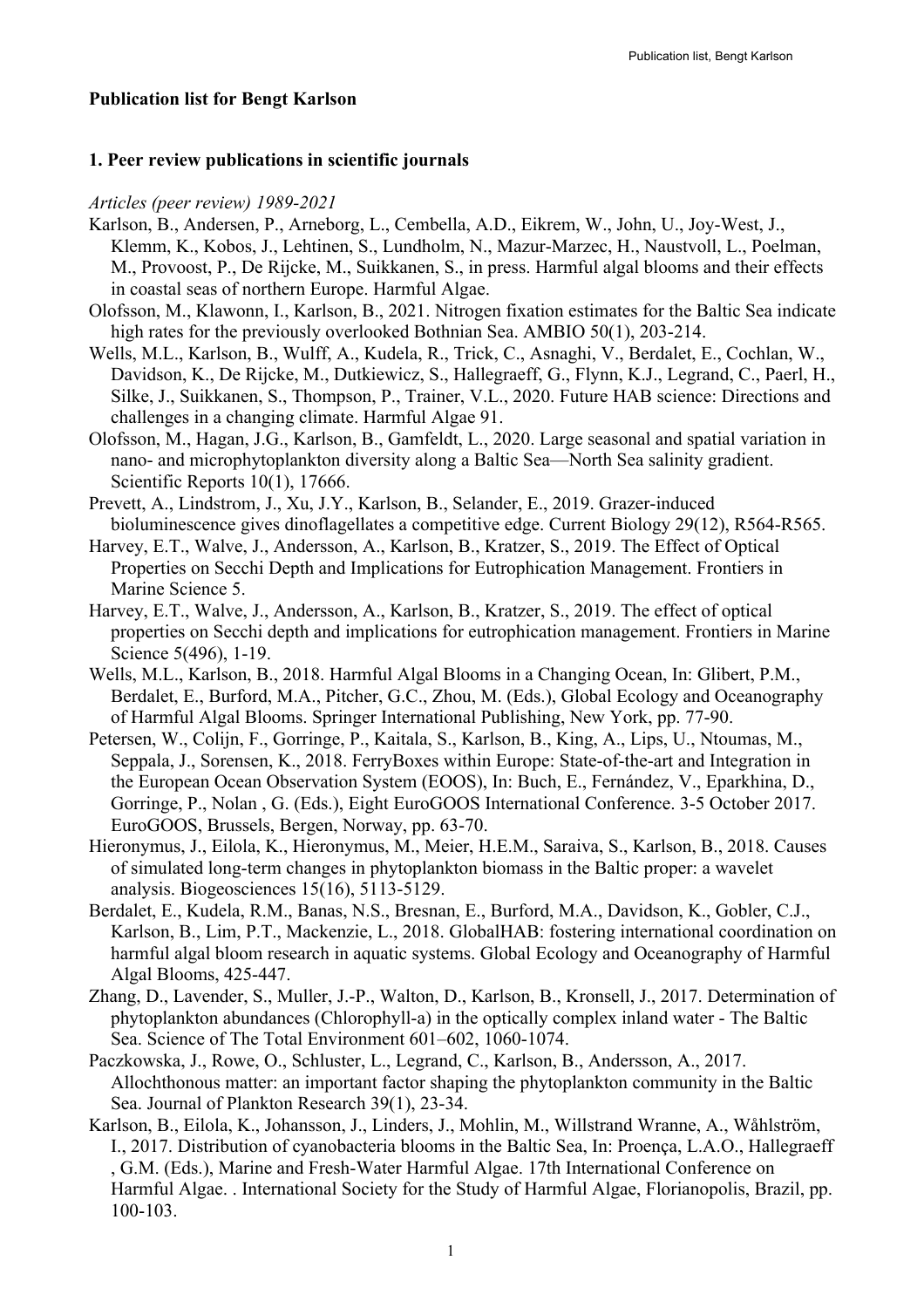- von Schuckmann, K., Le Traon, P.Y., Alvarez-Fanjul, E., Axell, L., Balmaseda, M., Breivik, L.A., Brewin, R.J.W., Bricaud, C., Drevillon, M., Drillet, Y., Dubois, C., Embury, O., Etienne, H., Sotillo, M.G., Garric, G., Gasparin, F., Gutknecht, E., Guinehut, S., Hernandez, F., Juza, M., Karlson, B., Korres, G., Legeais, J.F., Levier, B., Lien, V.S., Morrow, R., Notarstefano, G., Parent, L., Pascual, A., Perez-Gomez, B., Perruche, C., Pinardi, N., Pisano, A., Poulain, P.M., Pujol, I.M., Raj, R.P., Raudsepp, U., Roquet, H., Samuelsen, A., Sathyendranath, S., She, J., Simoncelli, S., Solidoro, C., Tinker, J., Tintore, J., Viktorsson, L., Ablain, M., Almroth-Rosell, E., Bonaduce, A., Clementi, E., Cossarini, G., Dagneaux, Q., Desportes, C., Dye, S., Fratianni, C., Good, S., Greiner, E., Gourrion, J., Hamon, M., Holt, J., Hyder, P., Kennedy, J., Manzano-Munoz, F., Melet, A., Meyssignac, B., Mulet, S., Nardelli, B.B., O'Dea, E., Olason, E., Paulmier, A., Perez-Gonzalez, I., Reid, R., Racault, M.F., Raitsos, D.E., Ramos, A., Sykes, P., Szekely, T., Verbrugge, N., 2016. The Copernicus Marine Environment Monitoring Service Ocean State Report. Journal of Operational Oceanography 9, s235-s320.
- Karlson, B., Andersson, L.S., Kaitala, S., Kronsell, J., Mohlin, M., Seppala, J., Wranne, A.W., 2016. A comparison of FerryBox data vs. monitoring data from research vessels for near surface waters of the Baltic Sea and the Kattegat. Journal of Marine Systems 162, 98-111.
- Hu, Y.O.O., Karlson, B., Charvet, S., Andersson, A.F., 2016. Diversity of Pico- to Mesoplankton along the 2000 km Salinity Gradient of the Baltic Sea. Front. Microbiol. 7, 17.
- Wells, M.L., Trainer, V.L., Smayda, T.J., Karlson, B.S.O., Trick, C.G., Kudela, R.M., Ishikawa, A., Bernard, S., Wulff, A., Anderson, D.M., Cochlan, W.P., 2015. Harmful algal blooms and climate change: Learning from the past and present to forecast the future. Harmful Algae 49, 68-93.
- Karlson, B., Andreasson, A., Johansen, M., Mohlin, M., Skjevik, A.-T., Strömberg, P., 2015. Plankton Toolbox – open source software making it easier to work with plankton data, In: MacKenzie, A.L. (Ed.), 16th International Conference on Harmful Algae. Cawthron Institute, Nelson, New Zealand and the International Society for the Study of Harmful Algae (ISSHA), Wellington, New Zealand, pp. 194-197.
- Hakonen, A., Anderson, L.G., Engelbrektsson, J., Hulth, S., Karlson, B., 2013. A potential tool for high-resolution monitoring of ocean acidification. Analytica Chimica Acta 786, 1-7.
- Reid, P.C., Bathmann, U., Batten, S.D., Brainard, R.E., Burkill, P.H., Carlotti, F., Chiba, S., Conversi, A., Dickson, R.R., Dooley, H., 2010. A global continuous plankton recorder programme.
- Karlson, B., Cusack, C., Bresnan, E., 2010. Microscopic and molecular methods for quantitative phytoplankton analysis. UNESCO, Paris.
- Eriksson, L.E.B., Borenas, K., Dierking, W., Berg, A., Santoro, M., Pemberton, P., Lindh, H., Karlson, B., 2010. Evaluation of new spaceborne SAR sensors for sea-ice monitoring in the Baltic Sea. Can. J. Remote Sens. 36, S56-S73.
- Godhe, A., Cusack, C., Pedersen, J., Andersen, P., Anderson, D.M., Bresnan, E., Cembella, A., Dahl, E., Diercks, S., Elbrachter, M., Edler, L., Galluzzi, L., Gescher, C., Gladstone, M., Karlson, B., Kulis, D., LeGresley, M., Lindahl, O., Marin, R., McDermott, G., Medlin, L.K., Naustvoll, L.J., Penna, A., Tobe, K., 2007. Intercalibration of classical and molecular techniques for identification of Alexandrium fundyense (Dinophyceae) and estimation of cell densities. Harmful Algae 6(1), 56-72.
- Ozturk, M., Croot, P.L., Bertilsson, S., Abrahamsson, K., Karlson, B., David, R., Fransson, A., Sakshaug, E., 2004. Iron enrichment and photoreduction of iron under UV and PAR in the presence of hydroxycarboxylic acid: implications for phytoplankton growth in the Southern Ocean. Deep-Sea Res. Part II-Top. Stud. Oceanogr. 51(22-24), 2841-2856.
- Karlson, B., Rehnstam Holm, A.-S., 2003. Algal toxins (DSP/PSP mussel infection events), In: Håkansson, B. (Ed.), Swedish national report on eutrophication status in the Kattegat and the Skagerrak - OSPAR assessment 2002. SMHI, Norrköping, pp. 50-52.
- Karlson, B., 2003. Phytoplankton indicator species and harmful algal blooms, In: Håkansson, B. (Ed.), Swedish national report on eutrophication status in the Kattegat and the Skagerrak - OSPAR assessment 2002. SMHI, Norrköping, pp. 24-30.
- Croot, P.L., Karlson, B., van Elteren, J.T., Kroon, J.J., 2003. Uptake and efflux of Cu-64 by the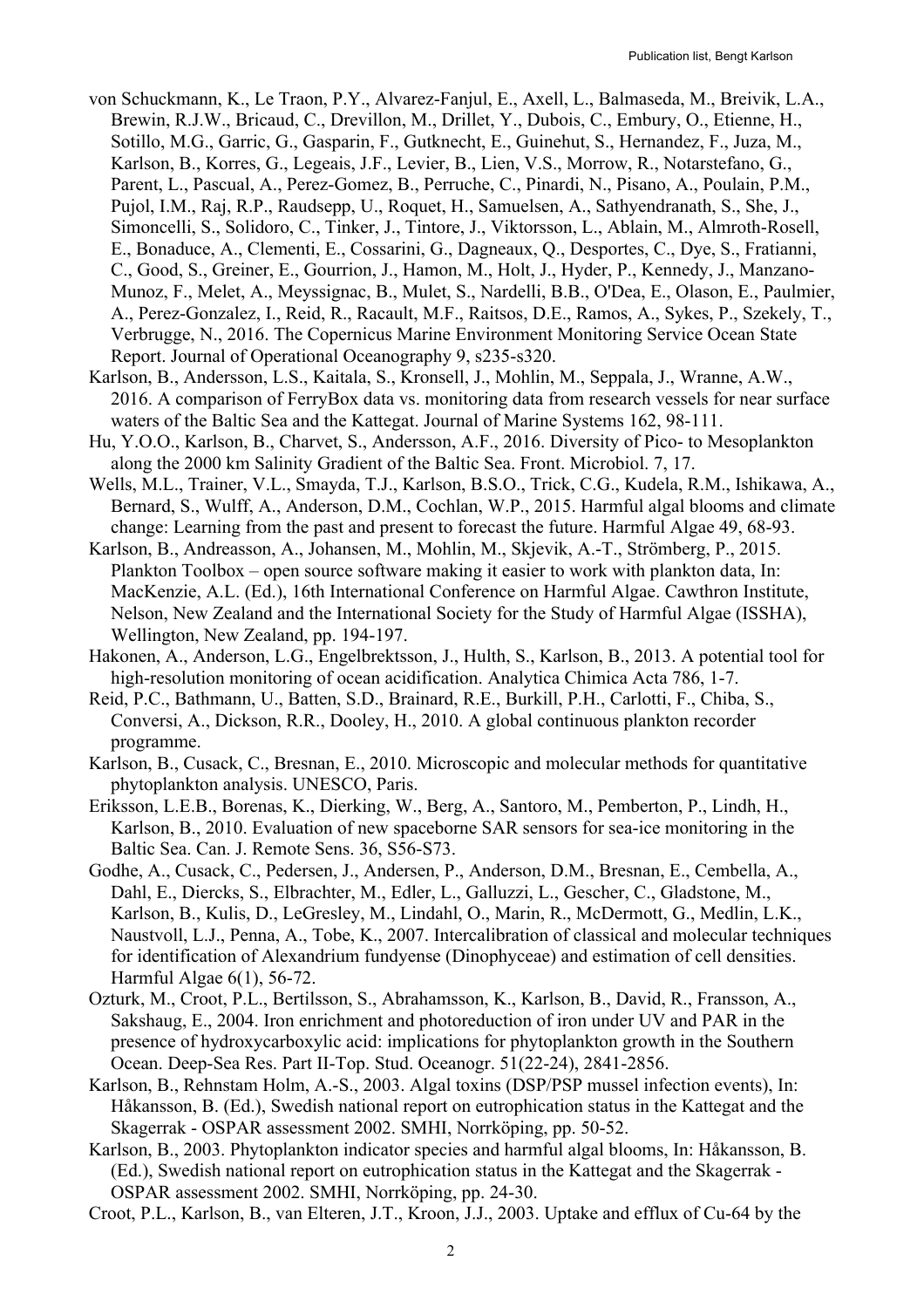marine cyanobacterium Synechococcus (WH7803). Limnology and Oceanography 48(1), 179- 188.

- Croot, P.L., Karlson, B., Wulff, A., Linares, F., Andersson, K., 2002. Trace metal/phytoplankton interactions in the Skagerrak. Journal of Marine Systems 35(1-2), 39-60.
- Karlson, B., Håkansson, B., Sjöberg, B., 2001. The Skagerrak environmental state and monitoring prospects, p. 118.
- Godhe, A., Noren, F., Kuylenstierna, M., Ekberg, C., Karlson, B., 2001. Relationship between planktonic dinoflagellate abundance, cysts recovered in sediment traps and environmental factors in the Gullmar Fjord, Sweden. Journal of Plankton Research 23(9), 923-938.
- Persson, A., Godhe, A., Karlson, B., 2000. Dinoflagellate cysts in recent sediments from the west coast of Sweden. Botanica Marina 43(1), 69-79.
- Godhe, A., Karunasagar, I., Karunasagar, I., Karlson, B., 2000. Dinoflagellate cysts in recent marine sediments from SW India. Botanica Marina 43(1), 39-48.
- Croot, P.L., Karlson, B., van Elteren, J.T., Kroon, J.J., 1999. Uptake of 64Cu−Oxine by Marine Phytoplankton. Environ. Sci. Technol. 33(20), 3615-3621.
- Sahlsten, E., Karlson, B., 1998. Vertical distribution of virus-like particles (VLP) and viruses infecting Micromonas pusilla during late summer in the southeastern Skagerrak, North Atlantic. Journal of Plankton Research 20(11), 2207-2212.
- Kuylenstierna, M., Karlson, B., 1998. Quadricoccus euryhalinicus sp. nov. (Botryococcaceae, Chlorophyceae) an euryhaline green alga from the Skagerrak, northeast Atlantic Ocean. Bot. Mar. 41, 317-320.
- Froneman, P.W., Pakhomov, E.A., Turner, D., Abrahamson, K., Karlson, B., Godhe, A., Bertilsson, S., Granéli, W., Carlsson, P., Wangberg, S., Wulff, A., Croot, P., Andersson, K., Balarin, M., Wedborg, M., Persson, T., Rasmus, K., Ozturk, M., David, R., 1998. Research cruise of the Scandinavian/South African Antarctic expedition, December 1997 to February 1998. South African Journal of Science 94, 517-519.
- Wängberg, S.-Å., Persson, A., Karlson, B., 1997. Effects of UV-B intensities on synthesis of mycosporines, its shielding factors, and
- growth in Heterocapsa triquetra (Dinophyceae). Journal of Photochemistry and Photobiology B:biology 37, 141-146.
- Kuylenstierna, M., Karlson, B., 1996-2000. Checklist of phytoplankton in the Skagerrak-Kattegat (including heterotrophic protists).
- Karlson, B., Potter, D., Kuylenstierna, M., Andersen, R.A., 1996. Ultrastructure, pigment composition, and 18S rRNA gene sequence for Nannochloropsis granulata sp nov (Monodopsidaceae, Eustigmatophyceae), a marine ultraplankter isolated from the Skagerrak, northeast Atlantic Ocean. Phycologia 35(3), 253-260.
- Karlson, B., Edler, L., Graneli, W., Sahlsten, E., Kuylenstierna, M., 1996. Subsurface chlorophyll maxima in the Skagerrak - Processes and plankton community structure. J. Sea Res. 35(1-3), 139-158.
- Karlson, B., 1995. PhD thesis: On the role of pico- and nanoplankton in the Skagerrak. Göteborg University, Göteborg.
- Kuylenstierna, M., Karlson, B., 1994. Seasonality and composition of picoplanktonic and nanoplanktonic cyanobacteria and protists in the Skagerrak. Botanica Marina 37(1), 17-33.
- Karlson, B., Nilsson, P., 1991. Seasonal distribution of picoplanktonic cyanobacteria of Synechococcus type in the eastern Skagerrak. Ophelia 34(3), 171-179.
- Karlson, B., 1989. Seasonal phosphate uptake by size-fractionated plankton in the Skagerrak. J. Exp. Mar. Biol. Ecol. 127, 141-154.

# **2. Peer review publications, books, book chapters and conference proceedings**

Wells, M.L., **Karlson**, B. 2018. Harmful Algal Blooms in a Changing Ocean, In Glibert, P.M., Berdalet, E., Burford, M.A., Pitcher, G.C., Zhou, M. (Eds.), Global Ecology and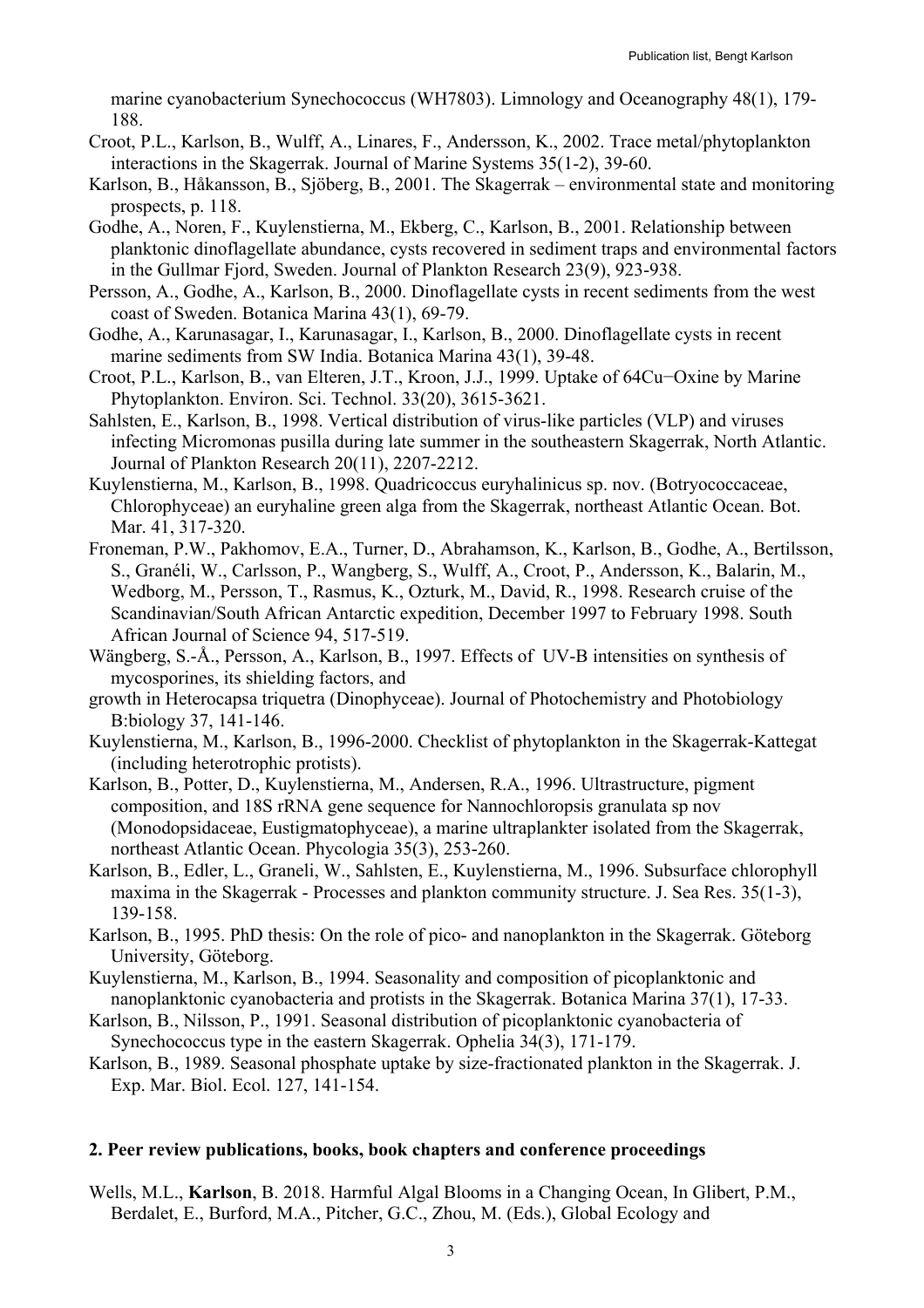Oceanography of Harmful Algal Blooms, Ecological Studies, vol. 232, Springer International Publishing, New York, pp 77-90, ISBN:978-3-319-70068-7.

- Berdalet, E., Kudela, R.M., Banas, N.S., Bresnan, E., Burford, M.A., Davidson, K., Gobler, C.J., **Karlson**, B., Lim, P.T., Mackenzie, L. (2018). In Glibert, P.M., Berdalet, E., Burford, M.A., Pitcher, G.C., Zhou, M. (Eds.), Global Ecology and Oceanography of Harmful Algal Blooms, Ecological Studies, vol. 232, Springer International Publishing, New York, pp 425-447, ISBN:978-3-319-70068-7.
- Petersen, W, Colijn F, Gorringe P, Kaitala S, **Karlson** B, King A, Lips U, Ntoumas M, Seppala J, Sorensen K 2018. FerryBoxes within Europe: State-of-the-art and Integration in the European Ocean Observation System (EOOS). In: Buch E, Fernández V, Eparkhina D, Gorringe P, Nolan G (eds). Proc Eight EuroGOOS International Conference 3-5 October 2017, Bergen, Norway. EuroGOOS, Brussels, ISBN 978-2-9601883-3-2, pp. 63-70. http://eurogoos.eu/download/publications/EuroGOOS-2017-Conference-Proceedings.pdf
- Puillat I, Carlier A, Facq JV, Rubio A, Lazure P, Delauney L, Petihakis G, **Karlson** B, Artigas F, Farcy P 2018. Deployment of new observing systems within the JERICO-RI. In: Buch E, Fernández, V, Eparkhina D, Gorringe P, Nolan G (eds). Proc Eight EuroGOOS International Conference 3-5 October 2017, Bergen, Norway. EuroGOOS, Brussels, ISBN 978-2-9601883- 3-2, pp. 43-51. http://eurogoos.eu/download/publications/EuroGOOS-2017-Conference-Proceedings.pdf
- **Karlson**, B., Eilola, K., Johansson, J., Linders, J., Mohlin, M., Willstrand Wranne, A., Wåhlström, I. 2017. Distribution of cyanobacteria blooms in the Baltic Sea. In: Proença, L.A.O. and Hallegraeff , G.M. (eds). Marine and Fresh-Water Harmful Algae. Proceedings of the 17th International Conference on Harmful Algae. International Society for the Study of Harmful Algae 2017, pp 100-103. http://isshabizdev.wpengine.com/wpcontent/uploads/2018/05/ICHA-17-proceedings-2017.pdf
- **Karlson**, B., Andersson, C.R., Coyne, K.J., Kudela, R., Sellner, K.G., Anderson, D.M. 2017. Designing an observing system for early detection of harmful algal blooms. In: Anderson D. M., S. F. E. Boerlage, M. B. Dixon (Eds), Harmful Algal Blooms (HABs) and Desalination: A Guide to Impacts, Monitoring and Management, IOC Manuals and Guides No.78, Paris, Intergovernmental Oceanographic Commission of UNESCO, 2017. P. 89-117. http://unesdoc.unesco.org/images/0025/002595/259512E.pdf
- Anderson, D. M. and **Karlson**, B. 2017. Preservatives and methods for algal cell enumeration In: Anderson D. M., S. F. E. Boerlage, M. B. Dixon (Eds), Harmful Algal Blooms (HABs) and Desalination: A Guide to Impacts, Monitoring and Management, IOC Manuals and Guides No.78, Paris, Intergovernmental Oceanographic Commission of UNESCO, 2017. P. 509-517. http://unesdoc.unesco.org/images/0025/002595/259512E.pdf
- **Karlson**, B., Andreasson, A., Johansen, M., Mohlin, M., Skjevik, A.-T.; Strömberg, P. 2015. Plankton toolbox – open source software making it easier to work with plankton data, 16th International Conference on Harmful Algae, Wellington, New Zealand, 2014; MacKenzie, A.L., Ed. Cawthron Institute, Nelson, New Zealand and the International Society for the Study of Harmful Algae (ISSHA): Wellington, New Zealand, pp 194-197. http://isshabizdev.wpengine.com/wp-content/uploads/2018/05/ICHA-16-Proccedings-Final-20151005.pdf
- **Karlson**, B., Eilola, K. and Hansson, M. (2010) Cyanobacterial blooms in the Baltic Sea correlating bloom observations with environmental conditions, In Ho, K-C., Zhou, M.J. and Qi, Y.Z. (Eds.) Proceedings of the 13th International Conference on Harmful Algae, Nov. 3-7 2008 Hong Kong, p. 247-252.
- **Karlson**, B., Cusack, C. and Bresnan, E. (editors) 2010. Microscopic and molecular methods for quantitative phytoplankton analysis. Paris, UNESCO. (IOC Manuals and Guides, no. 55.) (IOC/2010/MG/55) 110 pages.
- **Karlson, B**., Godhe, A., Cusack, C. and Bresnan, B. (2010) Overview of methods for quantitative phytoplankton analysis in: Microscopic and molecular methods for quantitative phytoplankton analysis, Eds. Karlson, B., Cusack, C. and Bresnan, E. Intergovernmental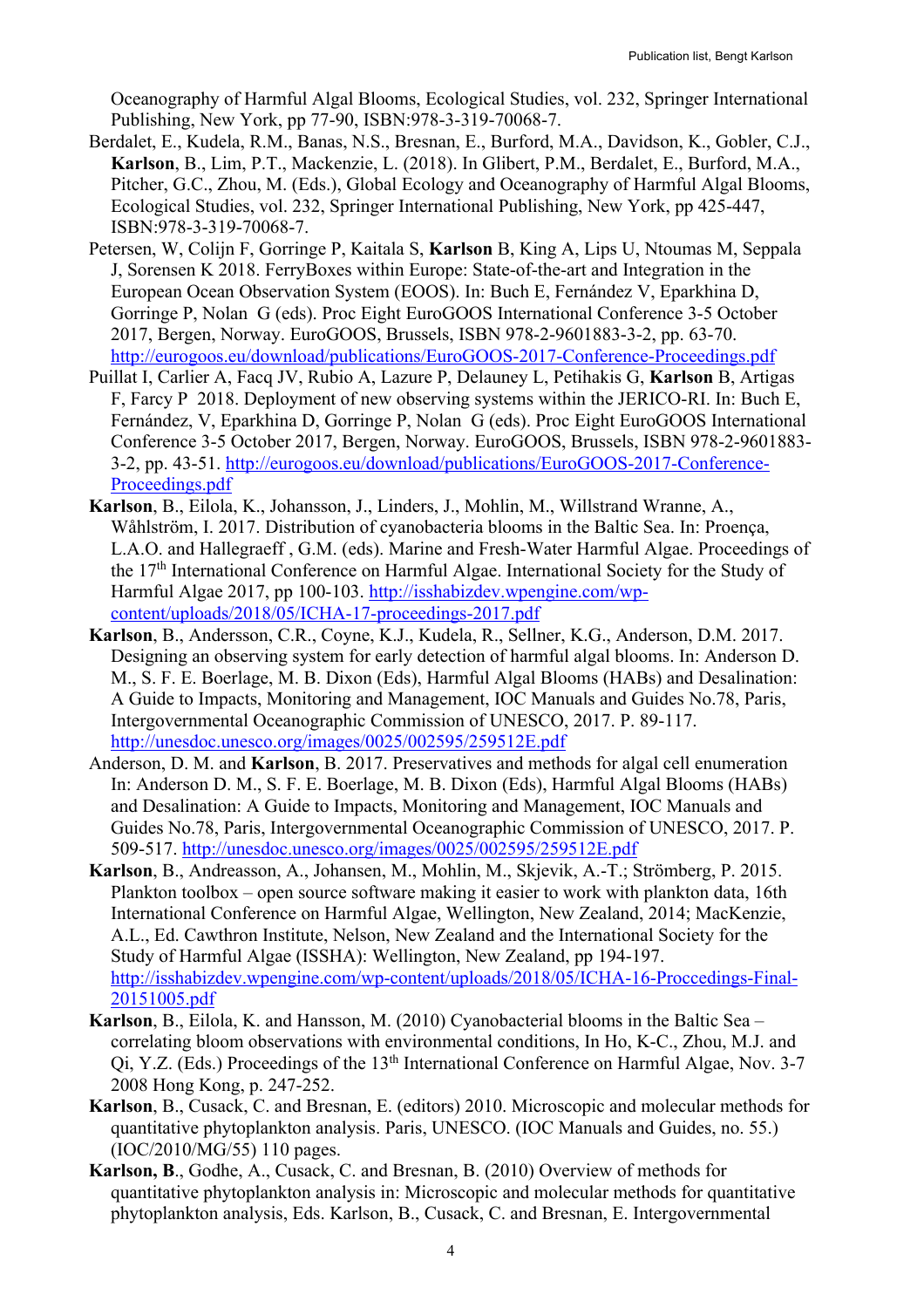Oceanographic Commission Manual and guides, pp5-12.

- Rehnstam-Holm, A-S, Loo, L-O and **Karlson, B**, (2007). Temporal and spatial distribution of diarrhetic shellfish toxins in blue mussels, Mytilus edulis (L.) 1988-2005, along the Swedish Skagerrak coast, proceedings from the V international meeting on Molluscan Shellfish Safety, Ireland June 2004.
- **Karlson, B.** (2006). High resolution monitoring of harmful algal blooms and oceanographic conditions in the Skagerrak, in: European operational oceanography: present and future, Proceedings of the fourth international conference on EuroGOOS,, Eds. Dahlin, H., Flemming, N.C, Marchand, P. and Pettersson, S.E., European Commission, Brussels, p. 24- 28.
- Hansson, M., Håkansson, B., **Karlson**, B. 2006. Satellite monitoring of cyanobacterial blooms in the Baltic Sea - The Baltic Algal Watch System, in: European operational oceanography: present and future, Proceedings of the fourth international conference on EuroGOOS,, Eds. Dahlin, H., Flemming, N.C, Marchand, P. and Pettersson, S.E., European Commission, Brussels, p. 134-141.

#### **3. Selected international non-peer review publications**

- Havsmiljöinstitutet, Göteborg, Sverige, pp. 46-48. Walve, J, Höglander, H., Andersson, A,
- **Karlson**, B, Karlsson, C. M, Johansen. 2016 Phytoplankton in coastal waters. In: Lindegarth M, Carstensen J, Drakare S, Johnson RK, Nyström Sandman A, Söderpalm A, Wikström S A (Editors). Ecological Assessment of Swedish Water Bodies; development, harmonisation and integration of biological indicators. Final report of the research programme WATERS. Deliverable 1.1-4, WATERS report no 2016:10. Havsmiljöinstitutet, Sweden, 95-106.
- ICES 2016. Interim Report of the ICES IOC Working Group on Harmful Algal Bloom Dynamics (WGHABD), 56 pp.
- **Karlson**, B. 2015. How ocean acidification affects the Arctic, Air & Environment 2015, Swedish Environmental Protection Agency, Stockholm, ISBN 978-91-620-1299-1, pp. 49-51.
- Karlson, B., Strömberg, P., Skjevik, A-T. 2015. Variability and Trends of Phytoplankton in the Baltic Sea and Kattegat-Skagerrak. Swedish Agency for Marine and Water Management report 2015:33, ISBN 978-91-87967-19-1, 33 pp. https://www.havochvatten.se/download/18.401fd246154221e5ab03dbca/1461141374197/rep ort-2015-33-variability-trends-phytoplankton.pdf
- Karlson, B. 2014. Monitoring Methods of Phytoplankton in the Baltic Sea and Kattegat-Skagerrak. Swedish Agency for Marine and Water Management report 2014:26. ISBN 978- 91-87025-89-1, 38 pp.

https://www.havochvatten.se/download/18.679f98fc1507dbb8f69afb53/1446711868143/repo rt-2014-26-monitoring-methods-phytoplankton.pdf

- Walve, J, Johansen, M, **Karlson**, B, Andersson, A, Karlsson, C. Phytoplankton in coastal waters - evaluation of the length of the seasonal assessment period. Deliverable 3.3-2, WATERS Report no. 2014:1. Havsmiljöinstitutet, Sweden, 41 pp.
- Höglander, H, **Karlson**, B., Johansen, M., Walve, J., Andersson, A. (2013) Overview of coastal, phytoplankton indicators and their potential use in Swedish waters. WATERS Report no. 2013:5, Havsmiljöinstitutet, Sweden, 86 pp.
- ICES-IOC. 2001-2018. Yearly reports of the Working Group on Harmful Algae Bloom Dynamics (WGHABD), http://www.ices.dk/community/groups/Pages/WGHABD.aspx
- **Karlson**, B. 2012. FerryBox systems in the Baltic Sea area. News from BOOS, the Baltic Operational Oceanographic System. 2:1, 2-4.
- **Karlson**, B., Axe, P., Funkquist, L., Kaitala, S. and Sørensen, K. (2009). Infrastructure for marine monitoring and operational oceanography, Reports Oceanography no. 39, Swedish Meteorological and Hydrological Institute, 101 pp.
- **Karlson, B**., Rehnstam-Holm, A-S and Loo, L-O, (2007), Temporal and spatial distribution of diarrhetic shellfish toxins in blue mussels, *Mytilus edulis* (L.), at the Swedish west coast, NE Atlantic, years 1988-2005 Swedish Meteorological and Hydrological Institute, Reports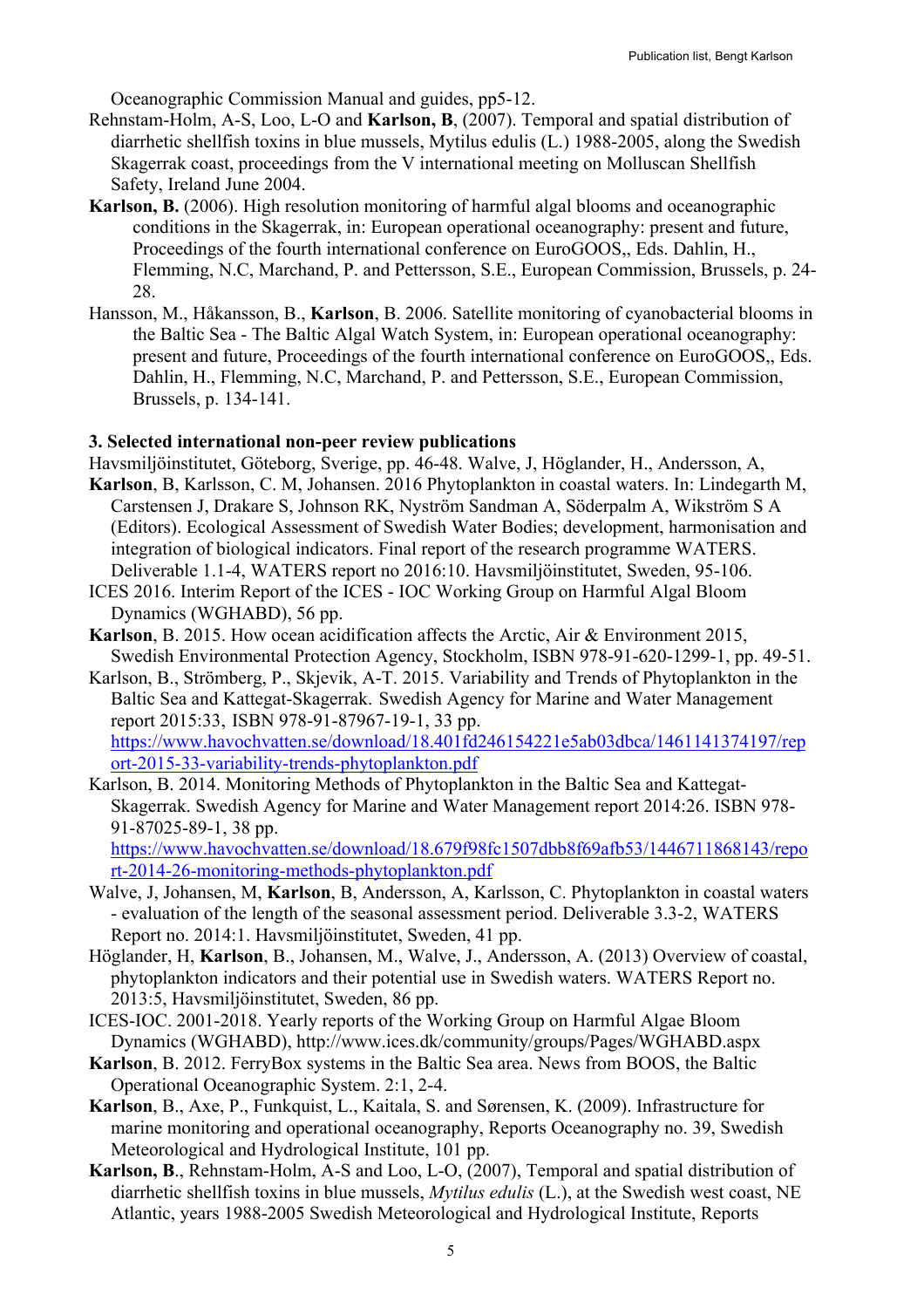Oceanography, no.35, 78 pp.

- **Karlson , B**. (2007) Phytoplankton and Algal toxins, In: Ed. Håkansson, B. Swedish National Report on Eutrophication Status in the Kattegat and the Skagerrak, OSPAR ASSESSMENT 2007, SMHI Reports Oceanography no. 36. pp. 14-16 and 25-26.
- **Karlson, B.** and Andersson, P. (2006). Overview of the marine pelagic monitoring programs in the Skagerrak In. Karlson, B. (ed.) Monitoring the pelagic system in the Skagerrak. Forum Skagerrak..pp. 6-13.
- **Karlson,** B**.** (editor) (2006) Monitoring the pelagic system in the Skagerrak. Forum Skagerrak report. 67 pp.
- Andersson, P. and **Karlson, B.** (2006) Real time monitoring ferry box systems and moorings. In. Karlson, B. (ed.), Monitoring the pelagic system in the Skagerrak. Forum Skagerrak..pp. 17-22.
- **Karlson, B.** (2006). Monitoring of Phytoplankton and Harmful Algal Blooms. In. Karlson, B. (ed.) Monitoring the pelagic system in the Skagerrak. Forum Skagerrak. pp. 38-47.
- **Karlson, B.** Overview of the marine pelagic monitoring programs in the Skagerrak In. Karlson, B. (ed.) (2006) Co-ordinated monitoring of the pelagic system in the Skagerrak - future directions, Forum Skagerrak, pp. 61-67.

# **4. Articles in regional or national journals**

Karlson, B. 2012. FerryBox systems in the Baltic Sea area. News from BOOS, 2:2-4.

# **5. Books or book chapters in Swedish**

- **Karlson**, B. 2017. Algblomningar skapar rubriker. In Havet 1988, Svedäng, H.; Svärd, M.; Johansen Lilja, T.; Lundberg, F., Eds. Havsmiljöinstitutet: Göteborg, Sverige, pp 80-83.
- **Karlson**, B. 2017. Kraftfulla alggifter bromsar musselodlingens framväxt. In Havet 1988, Svedäng, H.; Svärd, M.; Johansen Lilja, T.; Lundberg, F., Eds. Havsmiljöinstitutet: Göteborg, Sverige, pp 86-88.
- **Karlson**, B. 2017. Förödande algblomning drabbar hela Västerhavets ekosystem. In Havet 1988, Svedäng, H.; Svärd, M.; Johansen Lilja, T.; Lundberg, F., Eds. Havsmiljöinstitutet: Göteborg, Sverige, pp 77-79.
- **Karlson**, B. 2015. Så påverkar havsförsurningen Arktis. Luft & Miljö 2015, Naturvårdsverket, Stockholm, ISBN 978-91-620-1297-7, sid. 49-51.
- **Karlson**, B. (2015). Historisk planktonforskning cyanobakterier även vid förra sekelskiftet. In Svärd, M., Johansen Lilja, T., Hansson, D. Havet 1888. Havsmiljöinstitutet, 46-48.
- **Karlson**, B. (2015). Mängden växtplankton har fördubblats en jämförelse mellan förra sekelskiftet och idag. In Svärd, M., Johansen Lilja, T., Hansson, D. Havet 1888. Havsmiljöinstitutet, 49-51.

# **6. Reports in Swedish (selected)**

- Persson, M., **Karlson**, B., Zuberovic Muratovic, A., Simonsson, M., Bergkvist, P., Renborg, E., 2020. Kontrollprogrammet för tvåskaliga blötdjur, Årsrapport 2014-2019, Livsmedelsverkets rapportserie, Uppsala, Sweden, pp. 1-55.
- **Karlson**, B., Mohlin, M., Hu, Y.O.O. och Andersson, A.F. 2018. Miljöövervakning av växtplankton i Kattegatt och Östersjön med rDNA-barcoding och mikroskopi - En jämförelse av molekylärbiologisk metodik och mikroskopi. Havs- och vattenmyndighetens rapport 2018:22, ISBN 978-91-88727-13-8, 62 pp.

https://www.havochvatten.se/download/18.ac25173164914effc24113d/1531730376543/plank ton-barcoding-rapport.pdf

- Persson, M., **Karlson**, B., Hellmér, M., Johansson, A., Nordlander, I., Simonsson, M. (2014). Årsrapport 2011-2013 - Kontrollprogrammet för tvåskaliga blötdjur Livsmedelsverket Rapport 11- 2014, 34 sidor.
- Pihl, L., Bergström, L., Blomqvist, M., **Karlson**, B., Rosenberg, R. (2013) Stöd för utvärdering